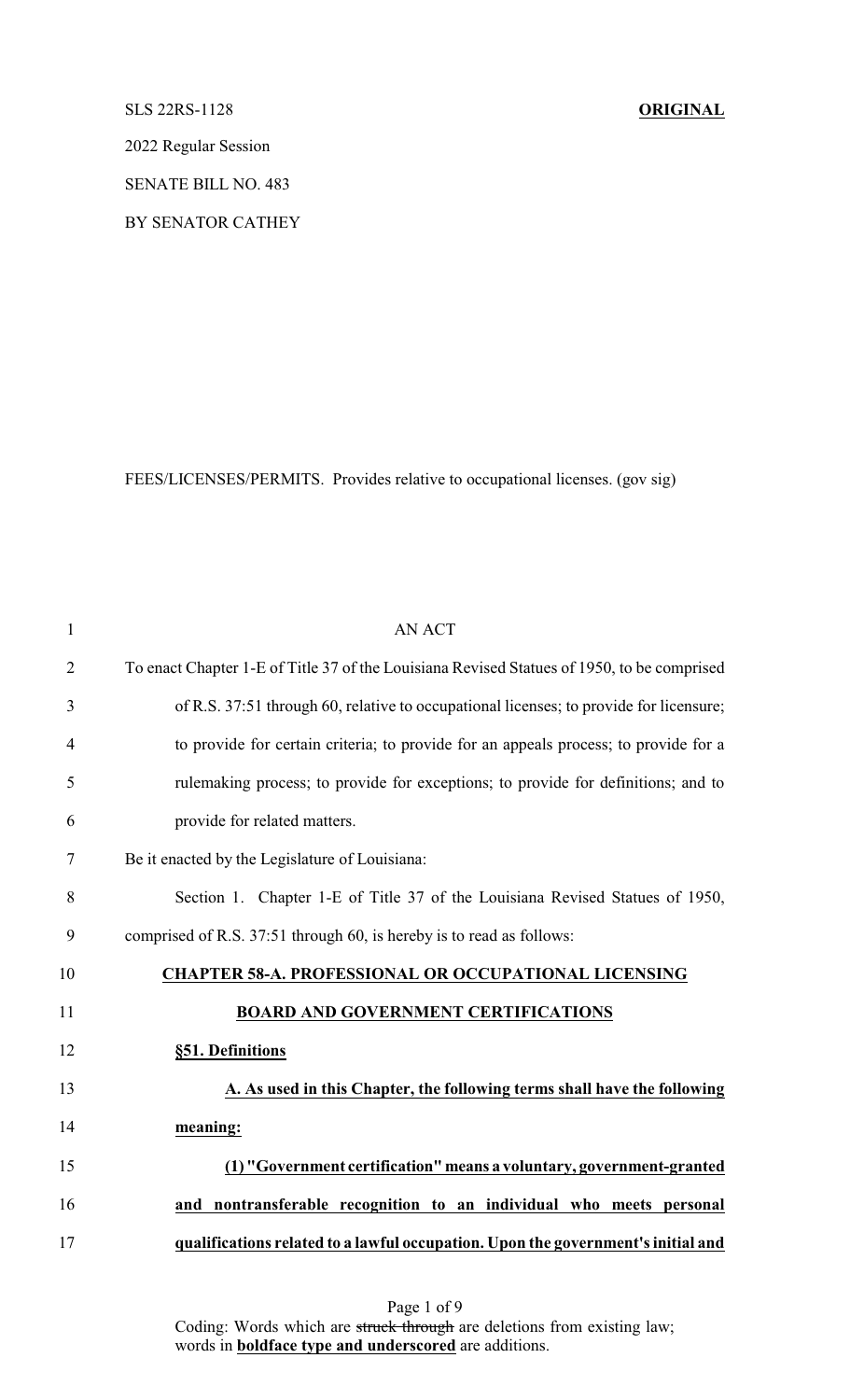| $\mathbf{1}$   | continuing approval, the individual may use "government certified" or "state         |
|----------------|--------------------------------------------------------------------------------------|
| $\overline{2}$ | certified" as a title. A noncertified individual also may perform the lawful         |
| 3              | occupation for compensation but may not use the title "government certified"         |
| $\overline{4}$ | or "state certified". The term "government certification" does not mean              |
| 5              | "occupational license" and shall not include credentials that are prerequisites      |
| 6              | to working lawfully in an occupation, such as those used for medical board           |
| $\tau$         | certification or held by a certified public accountant.                              |
| 8              | (2) "Lawful occupation" means a course of conduct, pursuit, or                       |
| 9              | profession that includes the sale of goods or services that are not illegal to sell  |
| 10             | regardless of whether the individual selling the goods or services is subject to     |
| 11             | an occupational license.                                                             |
| 12             | (3) "Military" means the United States Armed Forces, including the Air               |
| 13             | Force, Army, Coast Guard, Marine Corps, Navy, Space Force, National Guard,           |
| 14             | and all reserve components and auxiliaries. "Military" shall also include the        |
| 15             | military reserves and militia of any United States territory or state.               |
| 16             | (4) "Occupational license" is a nontransferable authorization in law for             |
|                | an individual to perform exclusively a lawful occupation based on meeting            |
| 18             | personal qualifications, including a military occupational specialty. In an          |
| 19             | occupation for which a license is required, it is illegal for an individual who does |
| 20             | not possess a valid occupational license to perform the occupation.                  |
| 21             | (5) "Other state" or "another state" means any United States territory               |
| 22             | or state in the United States other than this state. It also means any branch or     |
| 23             | unit of the military.                                                                |
| 24             | (6) "Private certification" is a voluntary program in which a private                |
| 25             | organization grants nontransferable recognition to an individual who meets           |
| 26             | personal qualifications and standards relevant to performing the occupation as       |
| 27             | determined by the private organization. The individual may use the designated        |
| 28             | title of "certified," as permitted by the private organization.                      |
| 29             | "Professional or occupational licensing board" means any state<br>(7)                |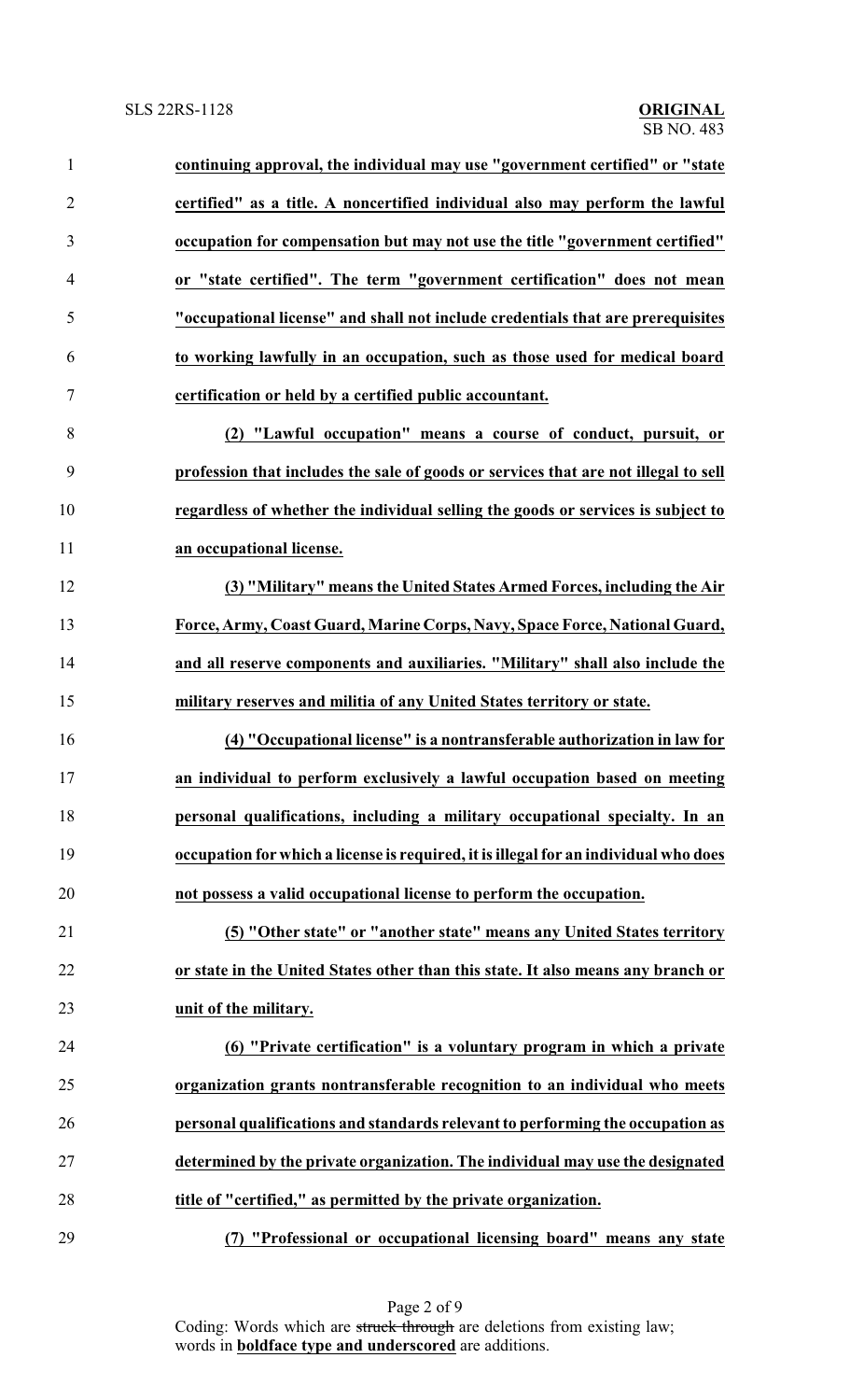| $\mathbf{1}$   | agency, board, commission, department, or substantially similar entity involved   |
|----------------|-----------------------------------------------------------------------------------|
| $\overline{2}$ | in the licensing, certification, or registration of any regulated profession or   |
| 3              | occupation within this state.                                                     |
| 4              | (8) "Scope of practice" means the procedures, actions, processes, and             |
| 5              | work that a person may perform under an occupational license or government        |
| 6              | certification issued in this state.                                               |
| 7              | §52. Licensure by another state; recognition                                      |
| 8              | A. Notwithstanding any other provisions of law, the board shall issue an          |
| 9              | occupational license or government certification to a person upon application,    |
| 10             | if all of the following apply:                                                    |
| 11             | (1) The person holds a current and valid occupational license or                  |
| 12             | government certification in another state for a lawful occupation with a similar  |
| 13             | scope of practice, as determined by the professional or occupational licensing    |
| 14             | board in this state.                                                              |
| 15             | The person has held the occupational license or government<br>(2)                 |
| 16             | certification in the other state for at least one year.                           |
| 17             | (4) The person was required by the other state to pass an examination or          |
| 18             | to meet education, training, or experience standards.                             |
| 19             | (5) The board in the other state holds the person in good standing.               |
| 20             | (6) The person does not have a disqualifying criminal record under the            |
| 21             | laws of this state as determined by the professional or occupational licensing    |
| 22             | board.                                                                            |
| 23             | (7) No board in another state has revoked the person's occupational               |
| 24             | license or government certification because of negligence or intentional          |
| 25             | misconduct related to the person's work in the occupation.                        |
| 26             | (8) The person did not surrender his occupational license or government           |
| 27             | certification because of negligence or intentional misconduct related to his work |
| 28             | in the occupation in another state.                                               |
| 29             | (9) The person does not have a complaint, allegation, or investigation            |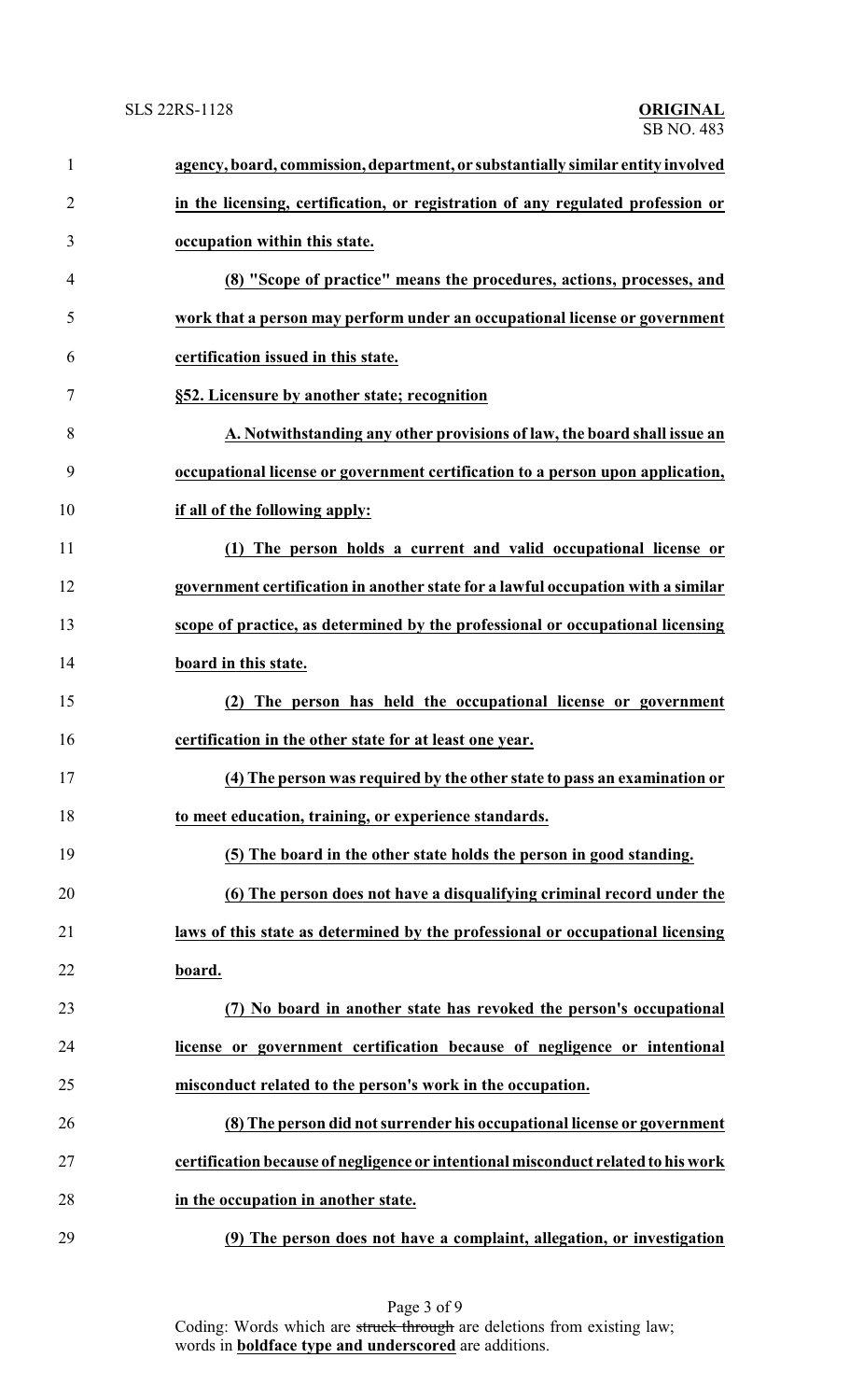| $\mathbf{1}$   | pending before a board in another state which relates to unprofessional conduct    |
|----------------|------------------------------------------------------------------------------------|
| $\overline{2}$ | or an alleged crime. If the person has a complaint, allegation, or investigation   |
| 3              | pending, the professional or occupational licensing board shall not issue or deny  |
| $\overline{4}$ | an occupational license or government certification to the person until the        |
| 5              | complaint, allegation, or investigation is resolved or the person otherwise meets  |
| 6              | the criteria for an occupational license or government certification in this state |
| 7              | to the satisfaction of the professional or occupational licensing board.           |
| 8              | (10) The person pays all applicable fees in this state, including any board        |
| 9              | required background checks.                                                        |
| 10             | B. If another state issued the person a government certification but this          |
| 11             | state requires an occupational license to work, the professional or occupational   |
| 12             | licensing board shall issue an occupational license to the person if the person    |
| 13             | otherwise satisfies the provisions of Subsection A of this Section.                |
| 14             | §53. Licensure based on work experience                                            |
| 15             | Notwithstanding any other provisions of law, the professional or                   |
| 16             | occupational licensing board shall issue an occupational license or government     |
| 17             | certification to a person based on work experience in another state, if all of the |
| 18             | following apply:                                                                   |
| 19             | (1) The person worked in a state that does not use an occupational license         |
| 20             | or government certification to regulate a lawful occupation, but this state        |
| 21             | requires the issuance of an occupational license or government certification to    |
| 22             | engage in a lawful occupation with a similar scope of practice, as determined by   |
| 23             | the professional or occupational licensing board.                                  |
| 24             | (2) The person worked for at least three years in the lawful occupation.           |
| 25             | (3) The person meets all the criteria provided in R.S. 37:3612.                    |
| 26             | §54. Private certification                                                         |
| 27             | Notwithstanding any other provisions of law, the professional or                   |
| 28             | occupational licensing board shall issue an occupational license or government     |
| 29             | certification to a person based on holding a private certification and work        |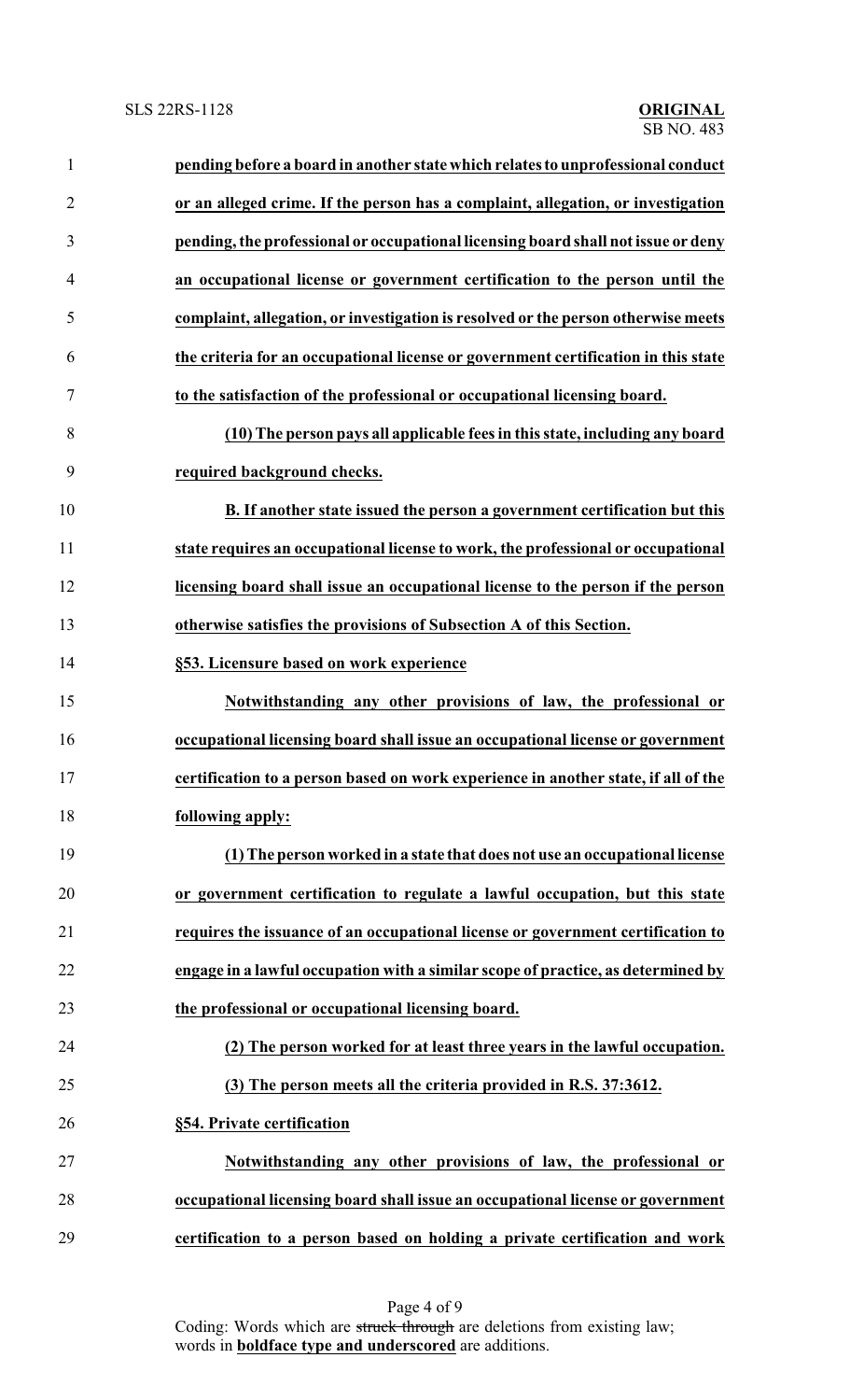| $\mathbf{1}$   | experience in another state, if all the following apply:                           |
|----------------|------------------------------------------------------------------------------------|
| $\overline{2}$ | (1) The person holds a private certification and worked in a state that            |
| 3              | does not use an occupational license or government certification to regulate a     |
| $\overline{4}$ | lawful occupation, but this state uses an occupational license or government       |
| 5              | certification to regulate a lawful occupation with a similar scope of practice, as |
| 6              | determined by the professional or occupational licensing board.                    |
| 7              | (2) The person worked for at least two years in the lawful occupation.             |
| 8              | (3) The person holds a current and valid private certification in the              |
| 9              | lawful occupation.                                                                 |
| 10             | (4) The private certification organization holds the person in good                |
| 11             | standing.                                                                          |
| 12             | (5) The person meets all the criteria provided in R.S. 37:3612.                    |
| 13             | §55. State examination                                                             |
| 14             | Notwithstanding any other provision of law to the contrary, a                      |
| 15             | professional occupational licensing board may require a person to pass a           |
| 16             | jurisprudential examination specific to relevant state laws that regulate the      |
| 17             | occupation if an occupational license or government certification in this state    |
| 18             | requires a person to pass a jurisprudential examination specific to relevant state |
| 19             | statutes and administrative rules that regulate the occupation.                    |
| 20             | §56. State laws and jurisdiction; exceptions                                       |
| 21             | A. Any person who obtains an occupational license or government                    |
| 22             | certification pursuant to this Chapter is subject to the laws regulating the       |
| 23             | occupation in this state and the jurisdiction of the professional or occupational  |
| 24             | licensing board that issued the occupational license or government certification.  |
| 25             | B. This Chapter shall not apply to an occupation regulated by the                  |
| 26             | Louisiana Supreme Court.                                                           |
| 27             | §57. Limitations                                                                   |
| 28             | A. Nothing in this Chapter shall prohibit a person from applying for an            |
| 29             | occupational license or government certification under another statute or rule     |

Page 5 of 9 Coding: Words which are struck through are deletions from existing law; words in **boldface type and underscored** are additions.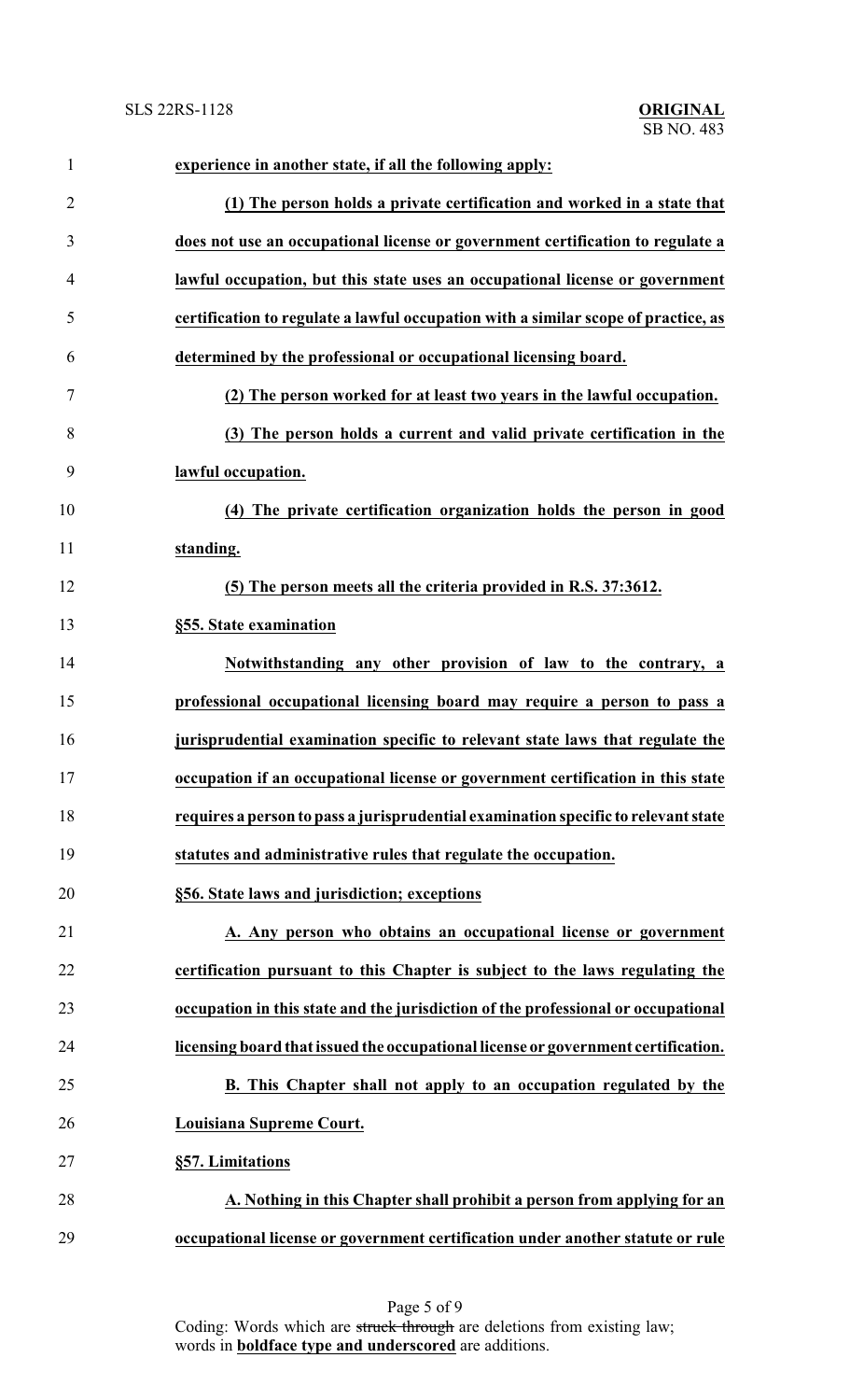| $\mathbf{1}$   | in state law.                                                                       |
|----------------|-------------------------------------------------------------------------------------|
| $\overline{2}$ | B. An occupational license or government certification issued pursuant              |
| 3              | to this Chapter is valid only in this state and possession of an occupational       |
| $\overline{4}$ | license or government certification shall not make the person eligible to work      |
| 5              | in another state under an interstate compact or reciprocity agreement unless        |
| 6              | otherwise provided in law.                                                          |
| 7              | C. Nothing in this Chapter shall prevent the state from entering into a             |
| 8              | licensing compact or reciprocity agreement with another state, foreign province,    |
| 9              | foreign country, international organization or other entity.                        |
| 10             | D. Nothing in this Chapter shall prevent the state from recognizing                 |
| 11             | occupational credentials issued by a private certification organization, foreign    |
| 12             | province, foreign country, international organization, or other entity.             |
| 13             | E. Nothing in this Chapter shall require a private certification                    |
| 14             | organization to grant or deny private certification to any individual.              |
| 15             | §58. Preemption                                                                     |
| 16             | This Chapter preempts any law by a local municipality, parish, and any              |
| 17             | other governing authority in this state that regulates occupational licenses and    |
| 18             | government certifications.                                                          |
| 19             | §59. Emergency Powers                                                               |
| 20             | During a declared emergency, the governor may order the recognition                 |
| 21             | of an occupational license from another state as if the license is issued in this   |
| 22             | state. The governor may expand any license's scope of practice and may              |
| 23             | authorize any licensee to provide services in this state in person, telephonically, |
| 24             | or by other means for the duration of the emergency.                                |
| 25             | §60. Decisions and appeals                                                          |
| 26             | A. The professional or occupational licensing board shall provide the               |
| 27             | person with a written decision regarding the application within forty-five days     |
| 28             | after receiving a complete application.                                             |
| 29             | B. Each professional or occupational licensing board shall adopt rules in           |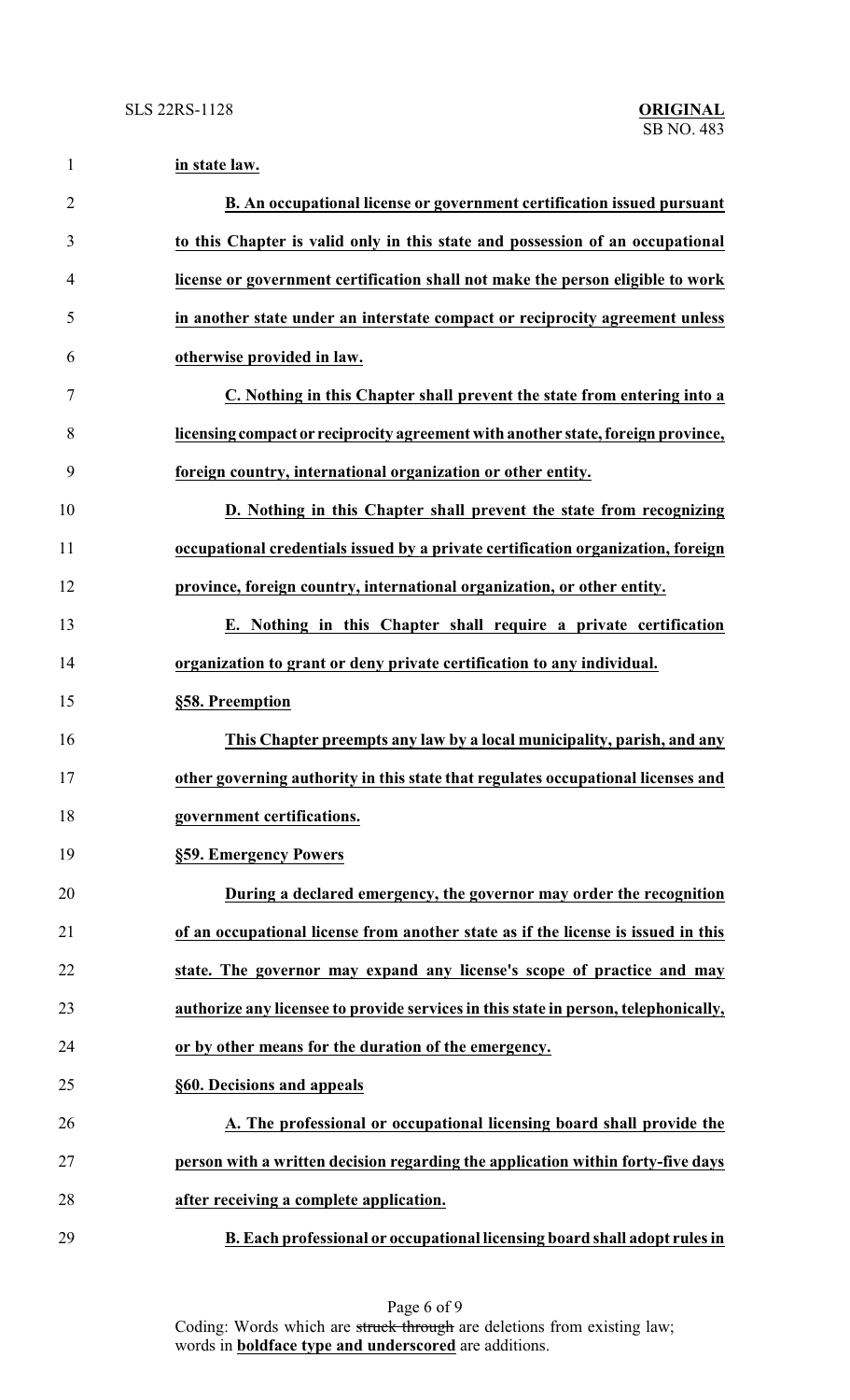SLS 22RS-1128 **ORIGINAL**

| $\mathbf{1}$   | accordance with the Administrative Procedure Act to implement the provisions                  |
|----------------|-----------------------------------------------------------------------------------------------|
| $\overline{2}$ | of this Chapter.                                                                              |
| 3              | Section 2. This Act shall become effective upon signature by the governor or, if not          |
| 4              | signed by the governor, upon expiration of the time for bills to become law without signature |
| 5              | by the governor, as provided by Article III, Section 18 of the Constitution of Louisiana. If  |
| 6              | vetoed by the governor and subsequently approved by the legislature, this Act shall become    |
| 7              | effective on the day following such approval.                                                 |
|                |                                                                                               |

The original instrument and the following digest, which constitutes no part of the legislative instrument, were prepared by Xavier I. Alexander.

### DIGEST SB 483 Original 2022 Regular Session Cathey

Proposed law defines the terms, "government certification", "lawful occupation", "military", "occupational license", "other state", "private certification", "professional or occupational licensing board", and "scope of practice".

Proposed law provides that the professional or occupational licensing board (board) shall issue an occupational license or government certification if all of the following apply:

- (1) The person holds a current and valid occupational license or government certification in another state in a lawful occupation with a similar scope of practice, as determined by the board.
- (2) The person has held the occupational license or government certification in the other state for at least one year.
- (3) The board in the other state required the person pass an examination or to meet education, training, or experience standards.
- (4) The board in the other state holds the person in good standing.
- (5) The person does not have a disqualifying criminal record as determined by the board under state law.
- (6) No board in another state has revoked the person's occupational license or government certification because of negligence or intentional misconduct related to the person's work in the occupation.
- (7) The person did not surrender his occupational license or government certification because of negligence or intentional misconduct related to his work in the occupation in another state.
- (8) The person does not have a complaint, allegation, or investigation pending before a board in another state which relates to unprofessional conduct or an alleged crime. If the person has a complaint, allegation, or investigation pending, the board shall not issue or deny an occupational license or government certification to the person until the complaint, allegation, or investigation is resolved or the person otherwise meets the criteria for an occupational license or government certification in this state to the satisfaction of the board.

## Page 7 of 9

Coding: Words which are struck through are deletions from existing law; words in **boldface type and underscored** are additions.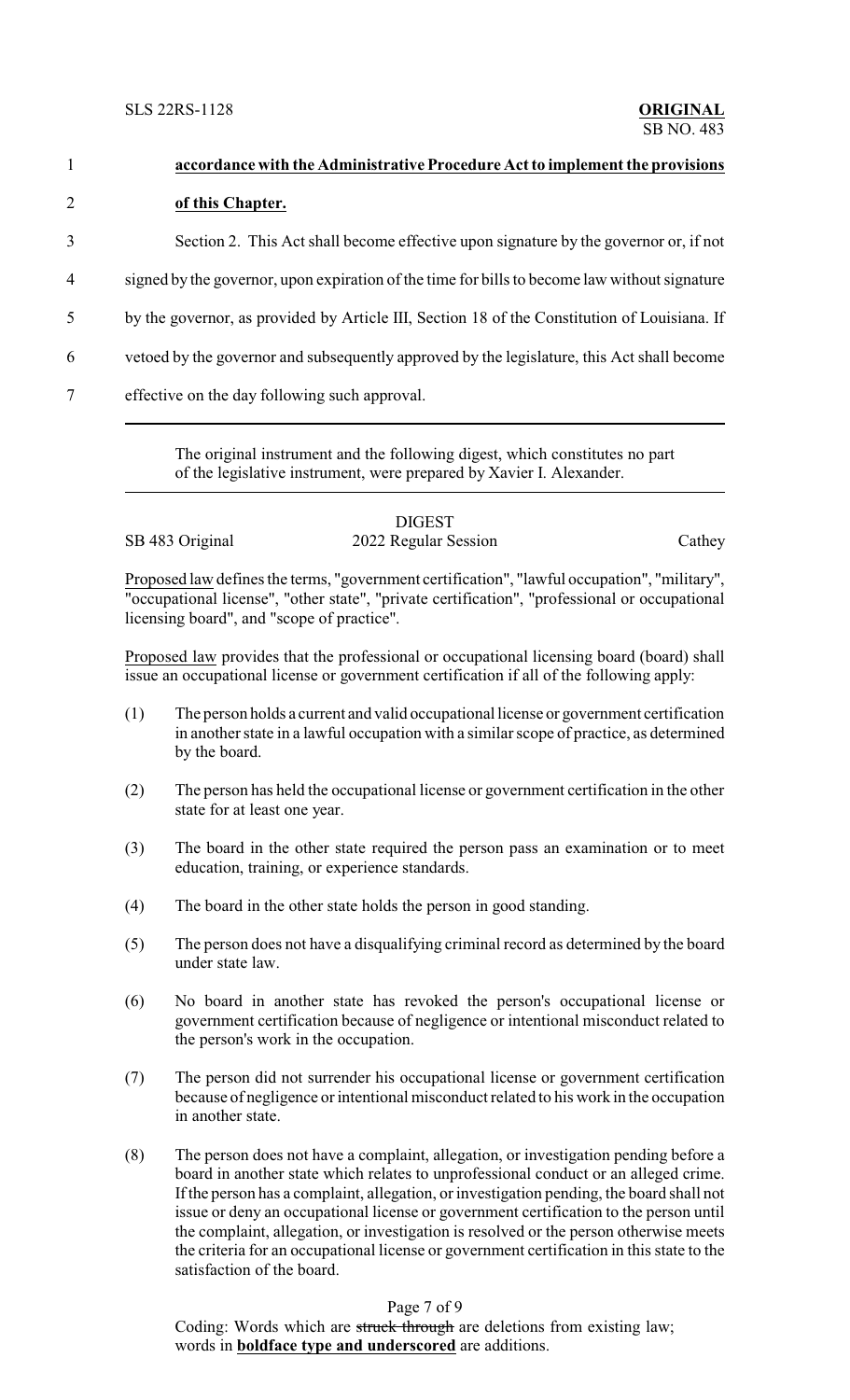(9) The person pays all applicable fees in this state including any board required background checks.

Proposed law provides that the board shall issue an occupational license or government certification to a person based on work experience in another state if all of the following apply:

- (1) The person worked in a state that does not use an occupational license or government certification to regulate a lawful occupation, but this state uses an occupational license or government certification to regulate a lawful occupation with a similar scope of practice, as determined by the board.
- (2) The person worked for at least three years in the lawful occupation.
- (3) The person satisfies all requirements under proposed law.

Proposed law provides that the board shall issue an occupational license or government certification to a person based on holding a private certification and work experience in another state if all of the following apply:

- (1) The person holds a private certification and worked in a state that does not use an occupational license or government certification to regulate a lawful occupation, but this state uses an occupational license or government certification to regulate a lawful occupation with a similar scope of practice, as determined by the board.
- (2) The person worked for at least two years in the lawful occupation.
- (3) The person holds a current and valid private certification in the lawful occupation.
- (4) The private certification organization holds the person in good standing.
- (5) The person satisfies all requirements under proposed law.

Proposed law provides that the board may require a person to pass an examination specific to the occupation if the license issued in this state requires an examination.

Proposed law provides that a person who obtains an occupational licence or government certification is subject to all laws regulating the occupation and jurisdiction of this state.

Proposed law provides for exceptions.

Proposed law provides for the following limitations:

- (1) Nothing in proposed law shall prohibit a person from applying for an occupational license or government certification under another statute or rule in state law.
- (2) An occupational license or government certification issued pursuant to proposed law is valid only in Louisiana. It does not make the person eligible to work in another state under an interstate compact or reciprocity agreement unless otherwise provided in law.
- (3) Nothing in proposed law shall prevent Louisiana from entering into a licensing compact or reciprocity agreement with another state, foreign province, foreign country, international organization, or other entity.
- (4) Nothing in proposed law shall prevent Louisiana from recognizing occupational credentials issued by a private certification organization, foreign province, foreign country, international organization, or other entity.

## Page 8 of 9

Coding: Words which are struck through are deletions from existing law; words in **boldface type and underscored** are additions.